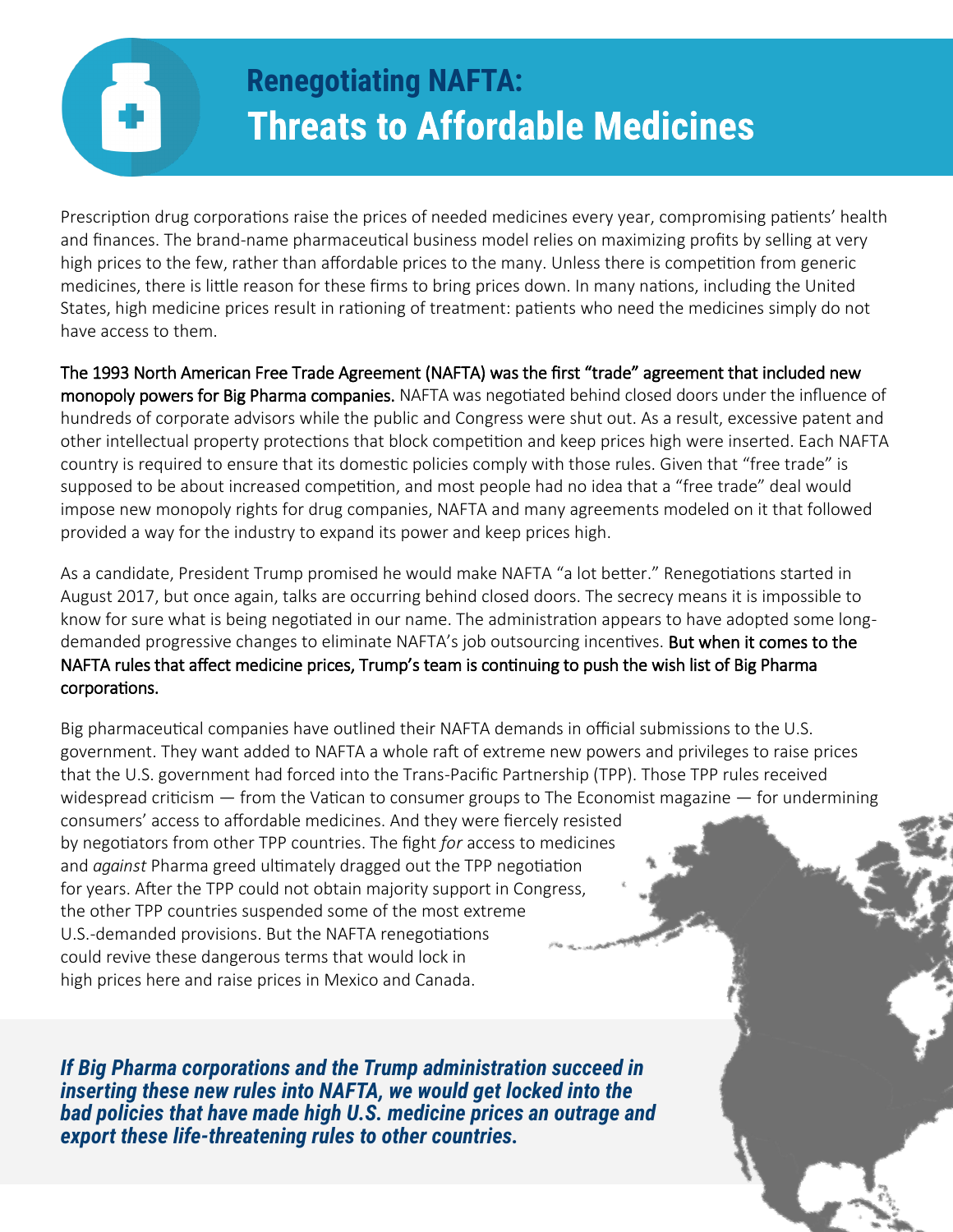If included in a renegotiated NAFTA, these revived TPP proposals would require every signatory country to ensure its domestic laws guarantee drug companies' expanded monopoly powers. Expanding these rules beyond what is now in NAFTA would lock in bad U.S. policies and require Canada and Mexico to adopt them, leading consumers and government health programs to pay higher prices on more drugs for longer — or leave people without needed treatment. These proposals include:

- "Evergreening" patents, meaning making monopoly rights last longer with lax patentability standards that help keep older medicines under monopoly control and thus let corporations charge higher prices;
- Strengthened corporate control over clinical test data with "data exclusivity" requirements that mean governments must wait to register generic versions of medicines;
- Imposing "marketing exclusivity" rules that lock in domestically and export 12-year monopolies on cuttingedge biologic medicines, such as many new cancer treatments;
- Extending monopoly patent terms beyond 20 years by requiring governments to make "adjustments;"
- Heightening border controls, which could be used even to limit people from importing less expensive medicine for personal use; and
- New rights for pharmaceutical corporations to have a role in government healthcare programs' drug coverage and reimbursement decisions, potentially thwarting cost-saving reforms, such as best practices for Medicare Part D bulk-purchasing negotiation powers.

If these terms were added to NAFTA during renegotiation, they would establish and lock in rules that limit competition and contribute to preventable suffering of North America's approximately 500 million people. Given that all of the NAFTA countries already have adopted the original NAFTA and World Trade Organization rules that heavily favored the pharmaceutical corporations, NAFTA renegotiation could result in even greater power to raise prices for pharmaceutical executives who are ripping off patients everywhere.

These NAFTA rules would not be alterable without consensus by all signatories. Any renegotiated NAFTA would set the parameters to which the current and future Congresses, U.S. state legislatures and NAFTA governments would be constrained with respect to policies for reducing medicine prices and protecting public health and the nations' fiscal health. Just one critical example: NAFTA's limits on future policy space could restrict high-profile reform efforts, first and foremost, for Medicare Part D price negotiations.

### **Big Pharma-desired NAFTA Rules That Would Limit Competition and Promote High Medicine Costs**

### Exclusivity for Biologic Medicines:

- The most controversial medicine-related provision may concern biotech drugs, or biologics, which are medical products derived from living organisms. Biologics include many new cancer treatments, with prices frequently exceeding \$100,000 per person. Most health systems cannot pay such prices without compromising other health care priorities.
- Reportedly, the U.S. NAFTA negotiators have demanded 12-year automatic monopolies ("exclusivity") for biologics. That means NAFTA would not allow national regulatory authorities to authorize the sale of products that rely on a competitor's safety and efficacy data, *even in the absence of patents*. Some cancer patient activists have called this provision a "Death Sentence Clause," as it would cut off access to drugs that are necessary to extend the lives of people suffering from cancer.

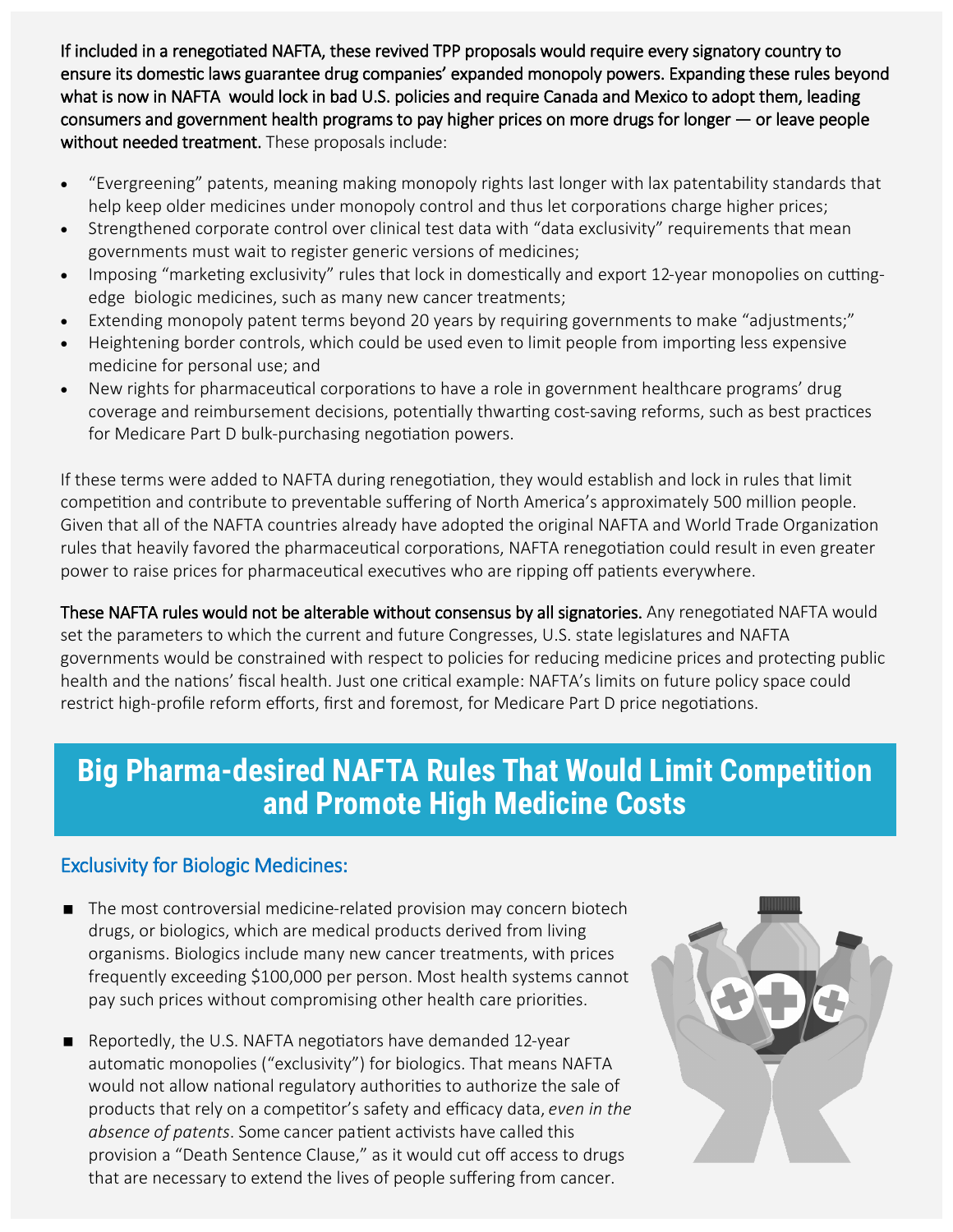- **During the TPP negotiations, other countries pushed back hard against Big Pharma's demands on biologics.** The battle over biologics and access to cancer treatment was responsible for dragging out talks for years. The pharmaceutical industry and U.S. Trade Representative failed to convince the other TPP nations to accept the 12-year monopoly, but the TPP did include a five-year period. After the United States pulled out of the TPP, the other countries shelved this controversial provision.
- If a revised NAFTA included such a "death sentence clause" or any period of extended monopolies for biologic medicines, the United States would be locked into its current bad system that keeps cancer medicine prices sky-high. And this damaging regime would be exported to Mexico, which now does not provide any additional exclusivity period for biologic medicines, and to Canada, which now has an eightyear period. Such changes to Mexican and Canadian law would reduce access to lifesaving drugs.

#### Evergreening and Lax Patentability Standards:

Big Pharma's wish list includes weak patentability and patent examination standards to undermine the stronger rules in Mexico and Canada. Pharma's changes would make it even easier to patent minor modifications to older, otherwise off-patent medicines, such as patenting dosages and formulations. This contributes to extended monopoly control over important drugs, contributing little to innovation but greatly to price.

#### Patent Term Extensions:

 Under NAFTA, each country must provide a 20-year patent term. The pharmaceutical industry wants NAFTA renegotiations to require countries to extend that period if a patent office or drug regulatory agency requires more time to review a patent application or drug than Big Pharma thinks is reasonable. Patent extensions (called "adjustments" in the negotiations) mean generic drugs are kept off the market for longer, so prices of brand-name drugs can remain high.

## **New Rights for Pharmaceutical Firms to Meddle in Government Health Programs' Policies on Drug Pricing and Reimbursement**

- The pharmaceutical industry is seeking to add harmful TPP provisions to NAFTA that could limit government health programs' abilities to negotiate for or otherwise achieve lower medicine prices. These terms, found in a cynically-dubbed "Transparency Annex" in the TPP, would be directly aimed at gutting Canada's drug pricing system. But the terms could also constrain important price-cutting reforms in the United States. If the TPP is any guide, the demanded terms could include:
	- Drug companies having a role in government policy deliberations on what medicines and medical devices will be covered in government healthcare programs, and their prices;
	- Decisions not taking into consideration if there are effective, more affordable alternatives; and
	- Drug firms having special, broader rights to challenge government decisions that the firms oppose.
- **Such terms in NAFTA would reduce the flexibility and policy space that Congress would have to protect public health.** These terms could limit the tools our government has to increase generic drug competition and get the best price for our seniors and for safety net providers.